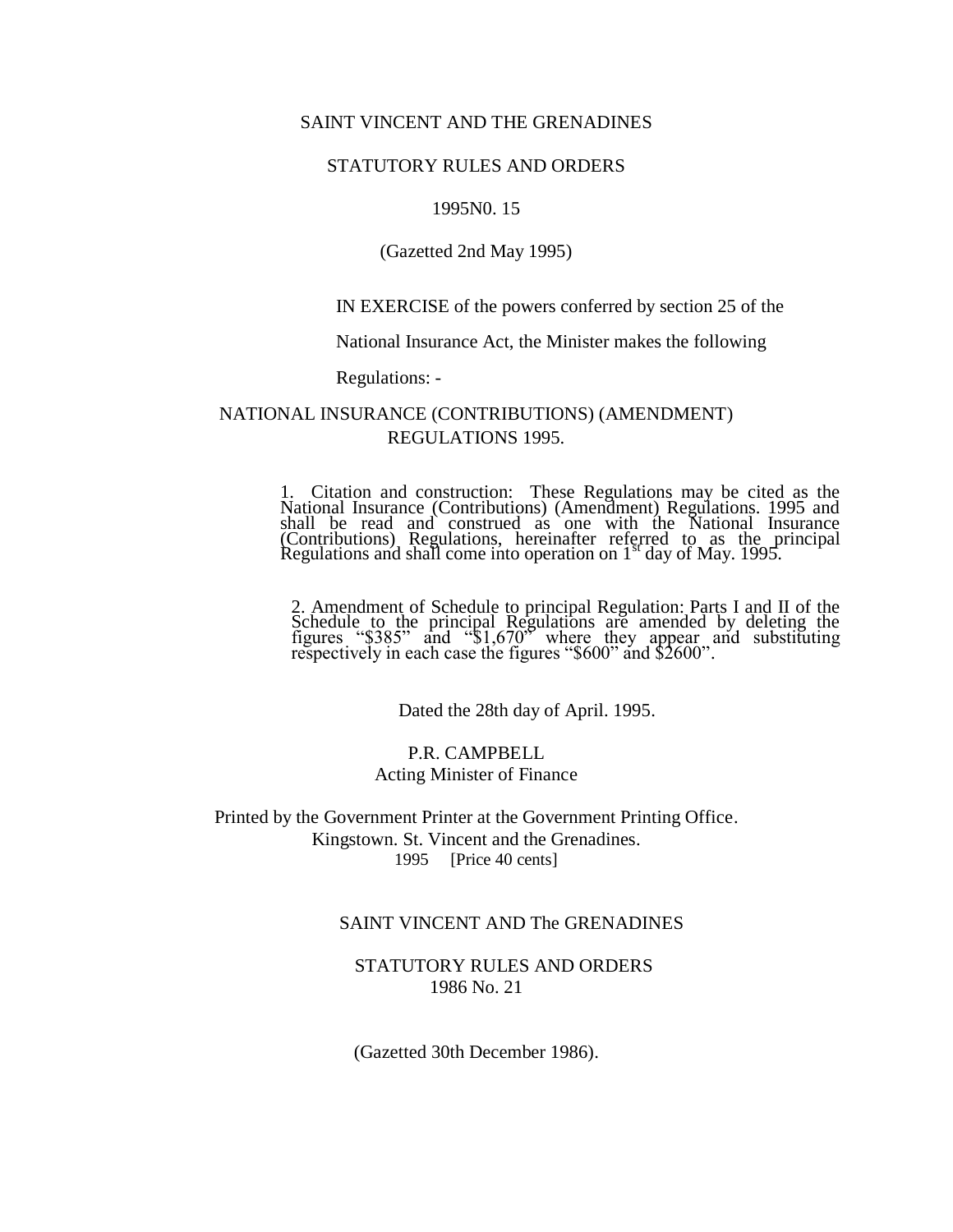IN EXERCISE of the powers conferred by sections 20 and 25 of the National Insurance Act, 1986 (No.33 of1986) the Minister makes the following Regulations:

#### NATIONAL INSURANCE (CONTRIBUTIONS) REGULATIONS, 1986

1. **Citation and Commencement**. These regulations may be cited as the National Insurance (Contributions) Regulations 1986, and shall come into force o~ the 5th day of January 1987.

## PART I - PRELIMINARY

2. Interpretation. In these Regulations unless the context otherwise requires-"Act" means the National Insurance Act, 1986; "appointed day" means the day appointed pursuant to Section 1 of the Act as the appointed day for the purposes of Section 20 of the Act;

"Board" means the National Insurance Board established under Section 4 of the Act; "contribution document" means a document issued tinder the Registration Regulations:

"contribution week" has the meaning assigned to it in Section 2 of the Act;

"contribution year" has the meaning assigned to it in Section 2 of the Act;

"date due " means, in relation to any contribution, the date on which that contribution was due to be paid in accordance with Regulation 12 or the date on which that contribution, if it had been payable, would have been due to he paid;

"Registration Regulations" means the National Insurance (Registration) Regulations, 1986;and

"termination of employment" means the (day on which the employment actually comes to an end, whether such termination is in accordance with the terms of the contract or not, and whether or not the employment is to be resumed at a later date.

3. Notices etc. may be sent by post. Any notice, application, card or other document which is authorised or required to be given, presented, issued or delivered under these Regulations may he sent by post.

## PART II- PAYMENT OF CONTRIBUTIONS [\(Click here for Amendment 2004\)](http://old.nissvg.org/laws/contribute_amend.htm#regulation4)

- 4. (1) Rates of contributions. For each weekly or monthly period beginning on or after the appointed day for which an employed person is paid wages, his employer shall pay for such weekly or monthly period a total contribution, into the Fund, of the employed person's and the employer's contributions in accordance with the Schedule hereto in relation to the wages paid to the employed person during or immediately after the end of that period.
- (a) If the wages of an employed person are not fixed on a time basis, the total amount of the wages paid to him in or immediately after the relevant period for which contributions are to be paid shall be taken into account.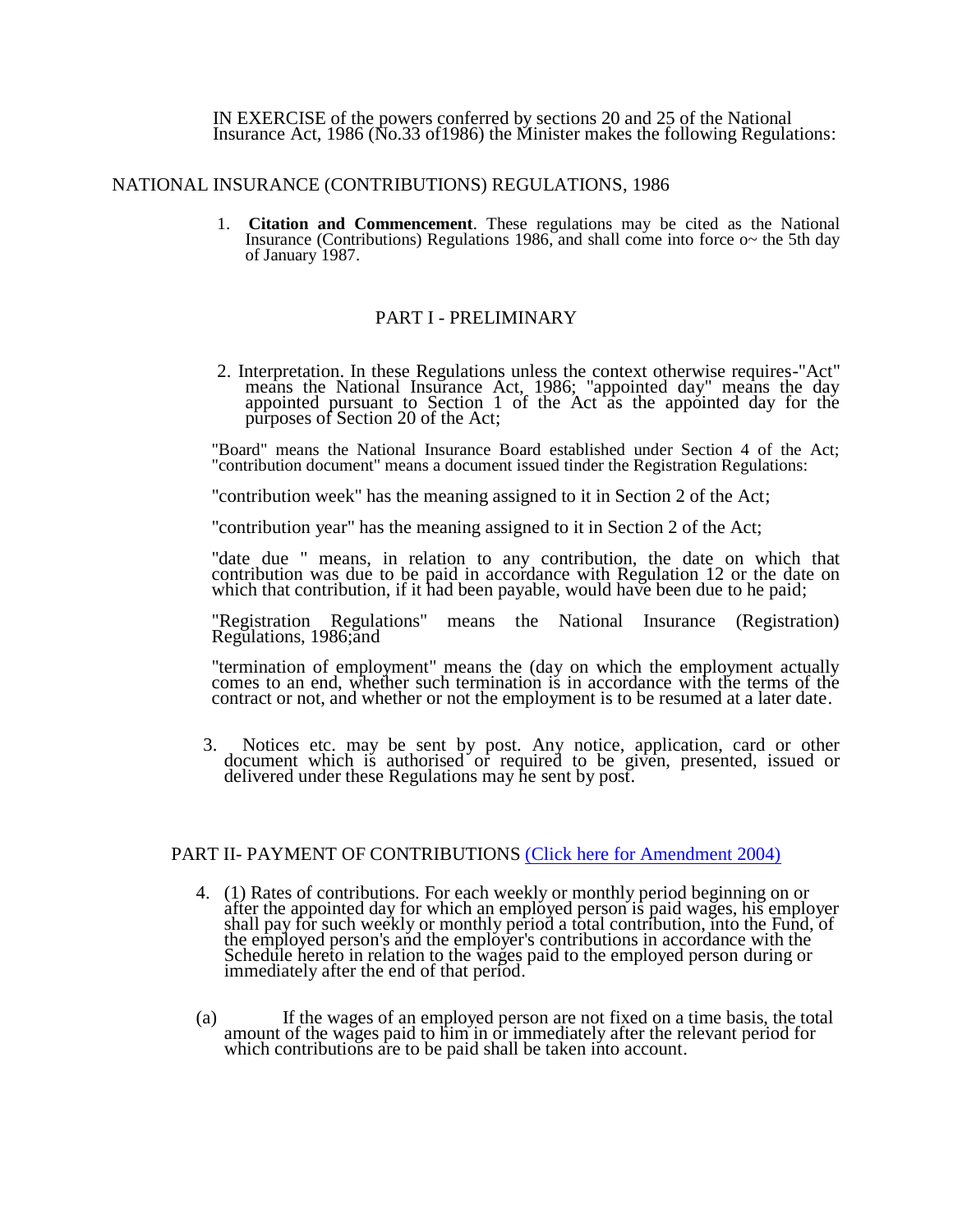- (b) If the wages of an employed person are paid on a time basis other than weekly or monthly they may be converted to such basis by simple proportion, or in such other way as the Director may determine.
- (4) The wages of an employed person for the purpose of paragraph (I) shall include the salary received by or on behalf of that employed person, including -
	- (a) overtime payment
	- (b) payments for night or shift work.
- (5) Any existing salary paid in respect of any Specific employment shall he deemed to be the salary and any allowances granted to the employed person in lieu of salary in respect of any specific employment shall be deemed to be part of the salary in respect of that employment.
- (6) In the case of overtime payment and payments for night or shift work mentioned in paragraph (4) the amounts so received in respect of any of them shall, if they are not paid together with the wages for the period for which they were due, be included in the wages for the period in or immediately after which they are paid.
- 5. (1) Liability for contributions on attaining ages 16 and 60. A contribution under the Act shall be paid,
	- (a) in the case or an employed person attaining the age of 16 years, for the week in which that person reaches that age; and
	- (b) in the case of an employed person attaining the age of 60 years subject to paragraph (2) for the week in which the employed person reaches that age.
	- (a) A contribution shall not be paid in respect of or on behalf of an employed person if that person attains the age of 60 years on the Monday of the week in question.
- 6. (1) Exemption from payment of contributions. An employer shall be exempt from liability to pay contributions for any contribution week:
	- (a) in which no work is done by the employed person and that person receive: no wage: in respect of the period;
	- (b) in which the employed person is engaged in full time unpaid apprenticeship; or
	- (c) for the whole of which the employed person receives sickness or maternity benefit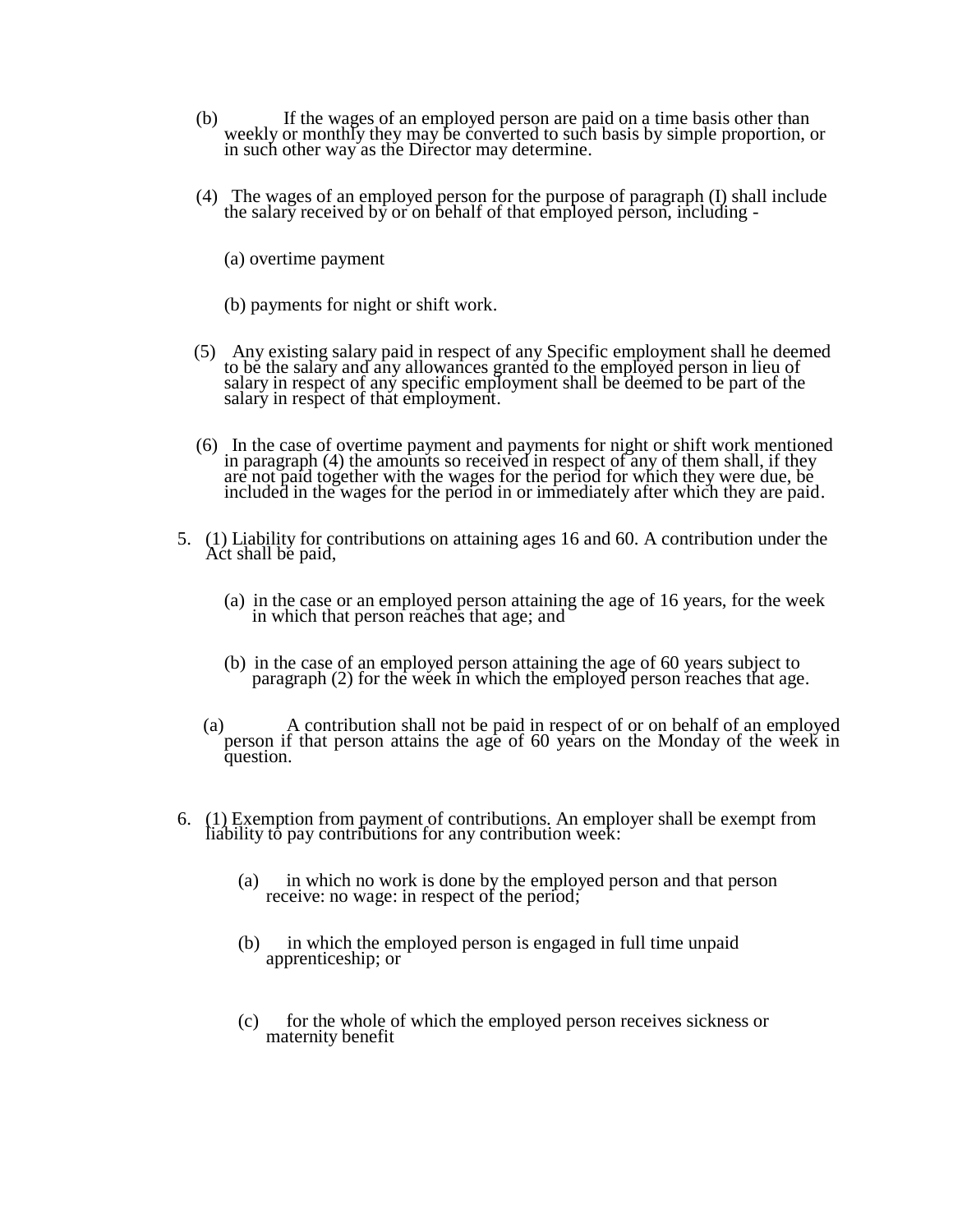- (2) Nothing in paragraph (1) shall be deemed to affect the liability of an employed person and his employer to pay contribution: for any contribution week in which that person is on vacation or other leave if contributions are normally payable in respect of the employment of such a person.
- 7. (1) Deduction of contributions from wages. Every employer on making any payment of wages to any employed person shall deduct the contribution payable on behalf of that person in accordance with these Regulations.

(2) An employer shall not be entitled to recover any contributions paid by him or to be paid by him on behalf of an employed person otherwise than by deduction in accordance with these Regulations.

8. (1) Time of Deduction of contributions. An employer liable to pay any contribution on behalf of an employed person shall, except as hereinafter provided, deduct that contribution before paying to that person the wages in respect of the period for which such contribution is payable.

(2) Where wages are paid in advance for any period an employer shall deduct contributions in advance for that period before the payment of the wages.

(3) On the occasion of any payment of wages to an employed person, the employer may, on making the payment in question, deduct from the wages the amount of the contributions based thereon which that person is liable to pay under these Regulations.

(4) Where two or more payments of wages fall to be aggregated the employer may deduct the amount of contributions based thereon, which are payable by the employed person either wholly from one payment or partly from one and partly from the other or any one or more of the others.

(5) If by reason of any error made in good faith an employer on making any payment of wages to an employed person fails to deduct there from the full amount of contributions which he may deduct, he may, after prior notification to that person recover the amount so under deducted by deduction from any subsequent payment of wages to that employed person during the same year.

(6) The amount that may be deducted under paragraph (5) from any payment, or from any payment which falls to be aggregated, shall be in addition to, but shall not exceed, the amount deductible there from under other provisions of these **Regulations** 

(7) For the purpose of Regulations 12 and 13 any additional amount which may be deducted by virtue of paragraph (5) shall be treated as an amount deductible under these Regulations only in so far as the amount of the corresponding under-deduction has been so treated.

9. (1) Manner of recording contribution. Every employer shall record either on a contribution document or in such other form as may be authorised by the Director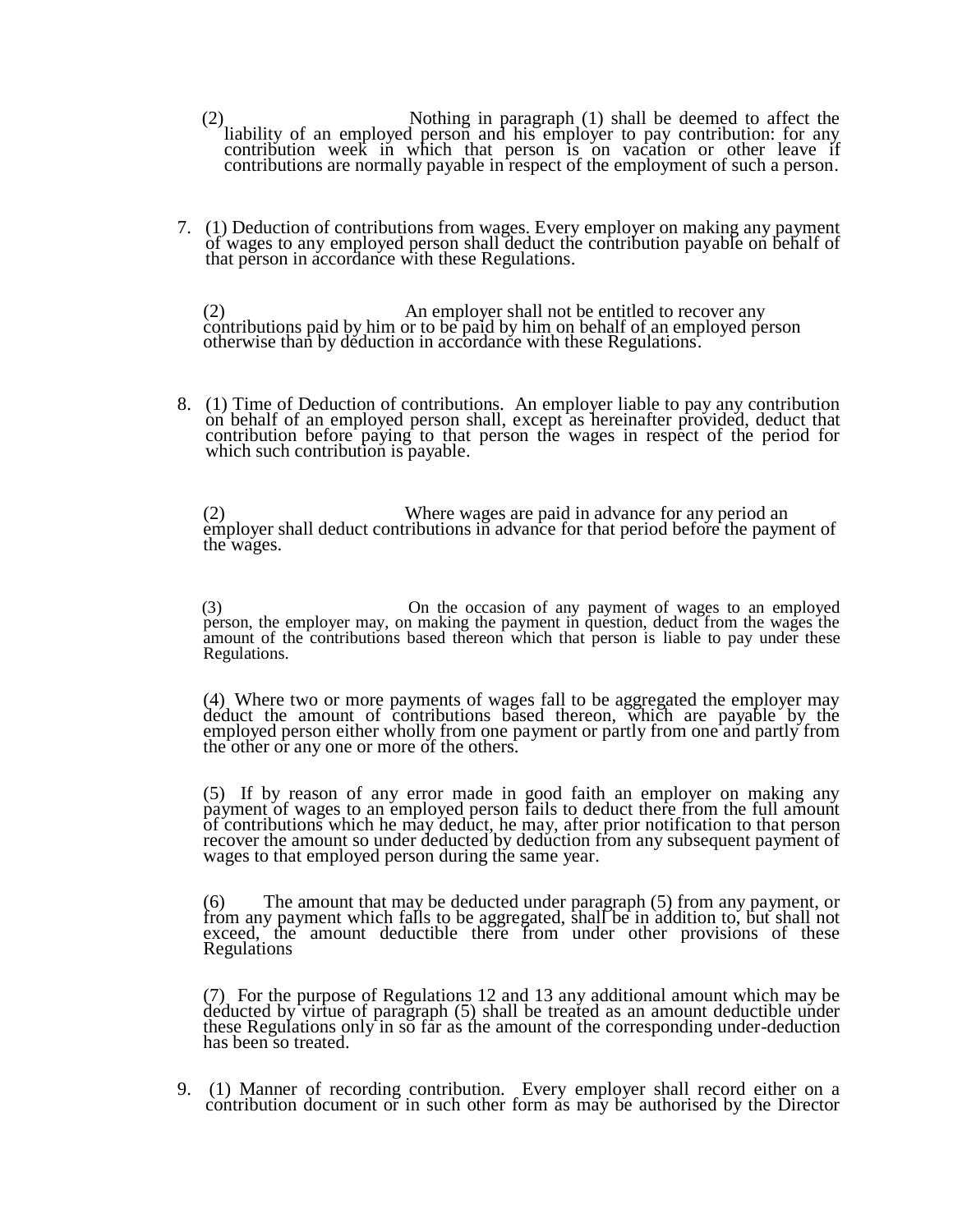the following particulars, regarding every payment of wages which he makes to an employed person, namely,

- (a) the date of commencement of the contribution week,
- (b) the wages, determined in accordance with Regulation 4 (4),
- (c) the contribution which may be deducted from the wages,
- (d) the contribution which is payable by the employer in respect of the wages, and
- (e) the total of sub-paragraph (c) and (d).

(2) Where two or more payments fall to be aggregated the employer, instead of recording the amount of each contribution which may b deducted from the wages included in each payment, may record the total amount of the contributions which may be deducted from these payments.

(3) The employer may obtain authority from the Director to record the total only of sub-paragraphs  $(c)$  and  $(d)$  of paragraph  $(1)$ .

10. No contribution document held by employer. If an employer makes any payment of wages to an employed person in respect of whom he does not hold a contribution document, and that payment is a payment of wages in respect of which contributions are payable, he may deduct the amount of the contributions based thereon which are payable by that person and shall keep records which he shall prepare for the purpose as if the payment was one to which Regulation 9 applied and shall do likewise on making any subsequent payment of wages to the employed person.

#### 11 **Tax paid for benefit of employee deemed to be part of**

**wages**.

Where an employer makes a payment to or for the benefit of an employed person in respect of that person's income tax, the amount of wages which the employer pays to that person shall be deemed, for the purpose of these Regulations, to be such a sum as will include the amount of the payment made by the employer in respect of that person's income tax.

12 (1) Payment of contributions by employer. At the end of the month in which wages are paid, or within one month thereafter, the employer shall pay, by means acceptable to the Board, the contributions payable by the employer under these Regulations in respect of the wages paid by him to each employed person for each contribution week in that month.

(2) In addition to any other requirements, an employer shall, where the employment of an employed person is terminated, pay all contributions due from the employer but still outstanding in respect of that employed person at the end of the month in which deduction was made, or within one month thereafter.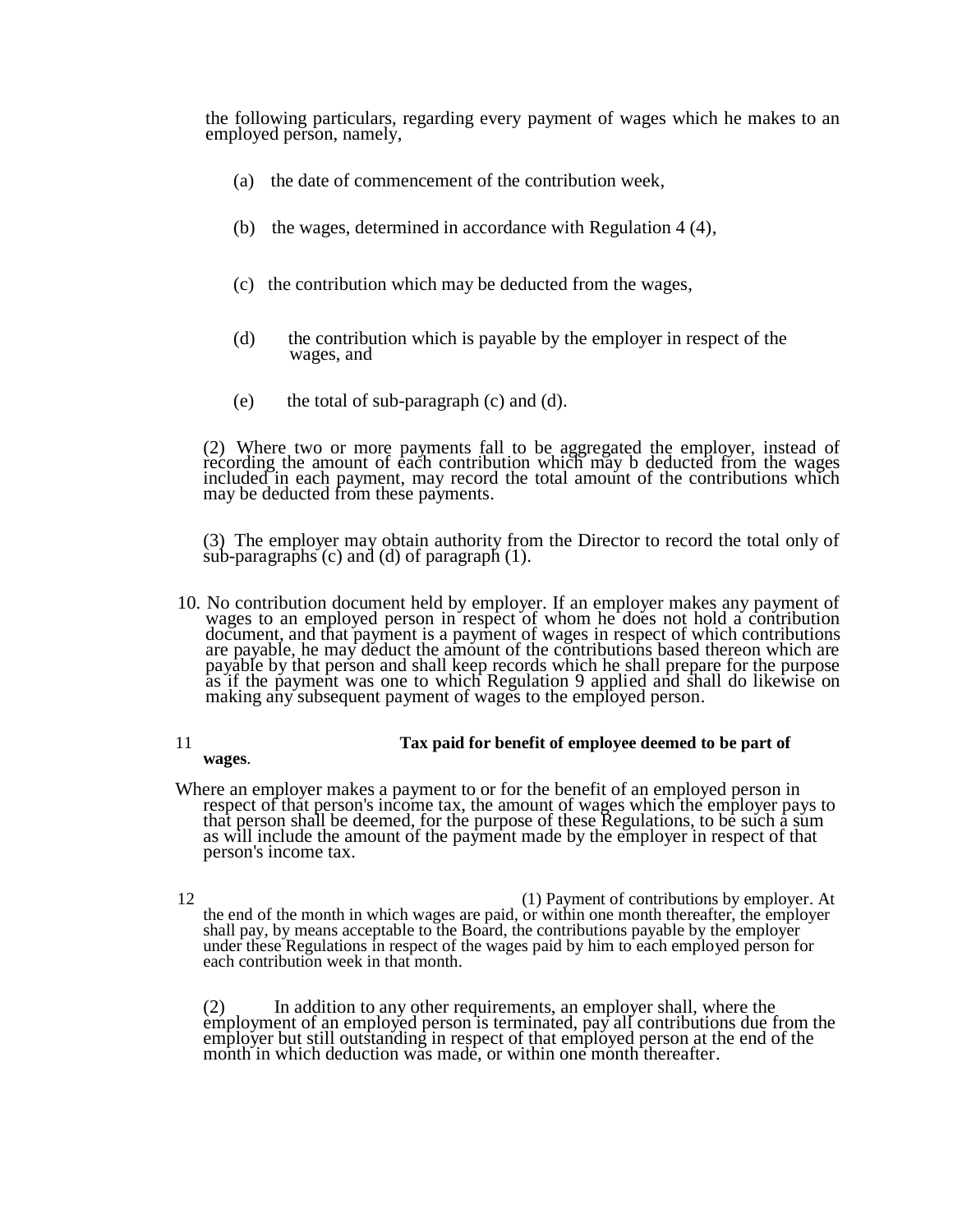(3) The Board may, if it thinks fit and subject to terms and conditions as it may impose, approve any arrangements whereby contributions are paid at times and in a manner other than those prescribed by these Regulations, and any such arrangements may include provision for the payment of such fees as may be determined by the Board to represent the estimated additional expense in administration cost to the Board.

(4) *As* a condition of authorising the payment of any contribution on a date later than that upon which the contribution would, apart from any authorisation under paragraph (3), be due to be paid, the Board may require the making of such deposits of money by way of security as the Board may approve.

(5) Paragraphs (3) and (4) shall, subject to the terms and conditions of any such arrangements, apply to any person affected by such arrangements, and any contravention of, or failure to comply with, any requirement of any such arrangements shall be deemed to be a contravention of*,* or failure to comply with, these Regulations.

(6) If an employer, by reason of an error made in good faith, has paid into the Fund on account of contributions under this Regulation an amount which he was not liable to pay any amount which he is liable to pay subsequently in respect of other payments of wages made by him during the same year shall be reduced by the amount so overpaid.

Provided that if there was a corresponding over deduction from any payment of wages to any employed person, this paragraph shall apply in so far as the employer has accounted to that person therefore.

(7) All payments of contributions to the Fund shall be accompanied by the appropriate forms duly completed, or by such other form as the Board may in any particular case or class of cases permit.

(8) The Director shall cause a receipt for the amount remitted to be issued to the employer who shall affix it in the appropriate place upon his duplicate copy of the remittance statement. No receipt other than the authorised receipt issued at the Board's office shall be given for any payment on account of contribution to the Fund. Any receipt so made and endorsed shall be accepted as sufficient for all purposes.

13. (1) Employer failing to pay contributions. If within the time prescribed by Regulation 12-

- (a) an employer has not paid any contribution which he is liable to pay into the Fund for that month and the Director is unaware of the amount, if any, which the employer is liable to pay; or
- (b) the employer has tendered in payment an amount which the Director has reasonable cause to believe is less than the employer is liable to pay in respect of any month,

the Director may give notice to the employer requiring him to render, within the time specified in the notice (being not less than five days), a written return showing the name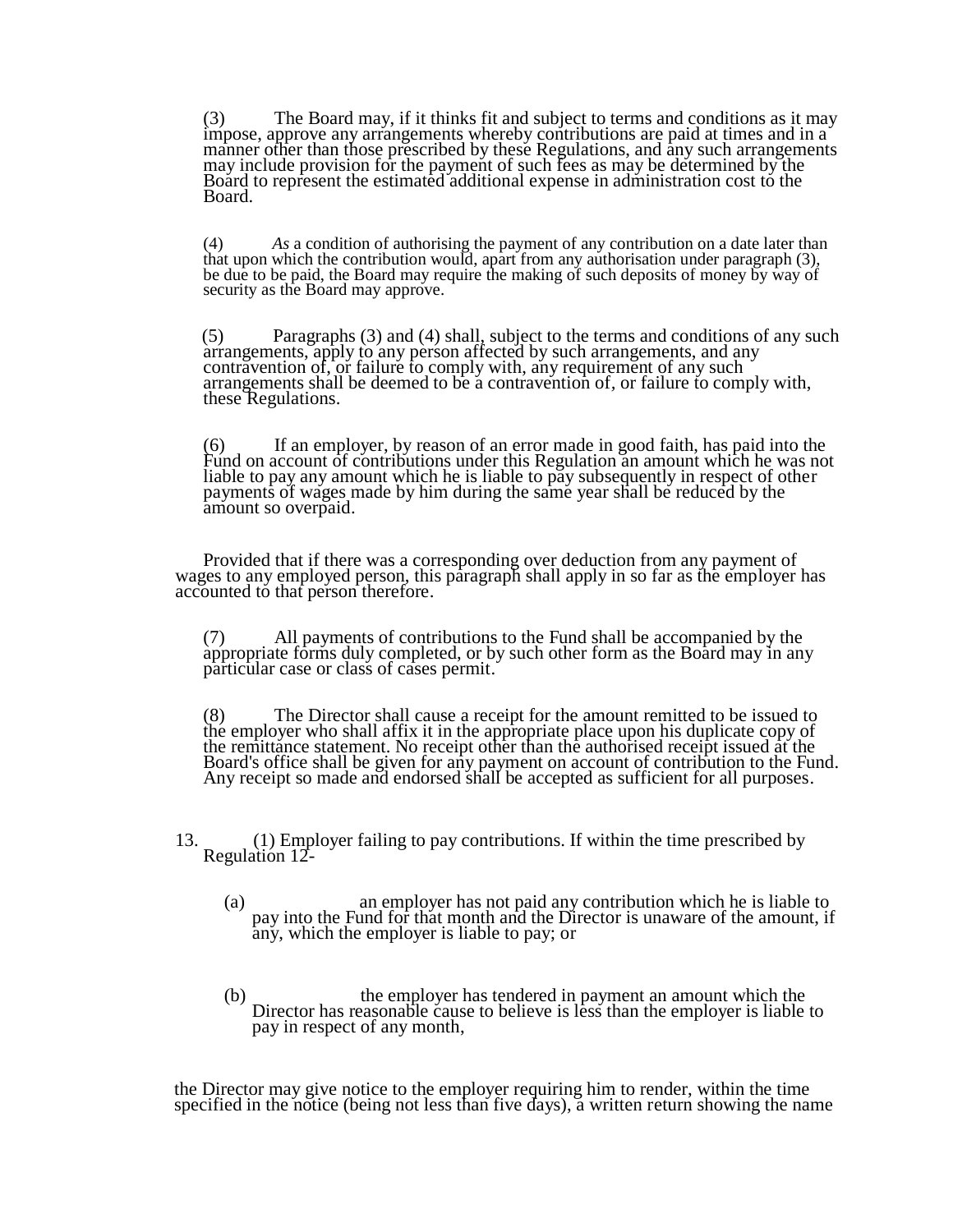of every employed person to whom he made any payment of wages in the period from the preceding first day of January, or such other date as the Director may specify, to the previous month, together with the following particulars regarding such employed person-

- (i) every payment of wages made during that period;
- (ii) the total amount of contributions which the employer was entitled to deduct during the period and which the employer is liable to pay for that month;
- (iii) the total amount of contributions which was payable by the employer in addition to the amount deductible under subparagraph (ii); and
- (iv) such other details and information as will enable the Director to ascertain the correctness or otherwise of the amounts.

(2) The Director shall ascertain and certify the amount of contributions which the employer is liable to pay in respect of the month in question.

(3) The production of the return made by an employer under paragraph  $(1)$  and of the certificate of the Director under paragraph  $(2)$  shall be good and sufficient evidence that the amount shown in the said certificate is the amount of contributions which the employer is liable to pay into the Fund in respect of the month in question, and any document purporting to be such a certificate shall be deemed to be such a certificate until the contrary is proved.

(4) If within the time prescribed by Regulation 12, an employer has not paid any contribution which he is liable to pay in any particular month, he shall be liable to pay into the Fund a surcharge equivalent of 10% of the amount of the contributions which he was liable to pay for that month and thereafter compound interest at the rate of 1% per month or part thereof on the amount unpaid. -

(5) The Board may, if it is satisfied that the circumstances of the case so warrant, exempt an employer from the payment of the surcharge under paragraph  $(4).$ 

14. Nil returns. An employer, being a person registered as such under the Registration Regulations, who does not pay into the Fund any contributions on the date due because that employer did not employ any employed persons during the period relevant to that date shall instead send to the Director a statement to that effect.

#### PART III - COONTRIBUTIONS PAID IN ERROR OR LATE

15. Disposal of contributions paid erroneously. Where contributions are paid at the wrong rate, the Board may treat them as paid on account of the contributions properly payable.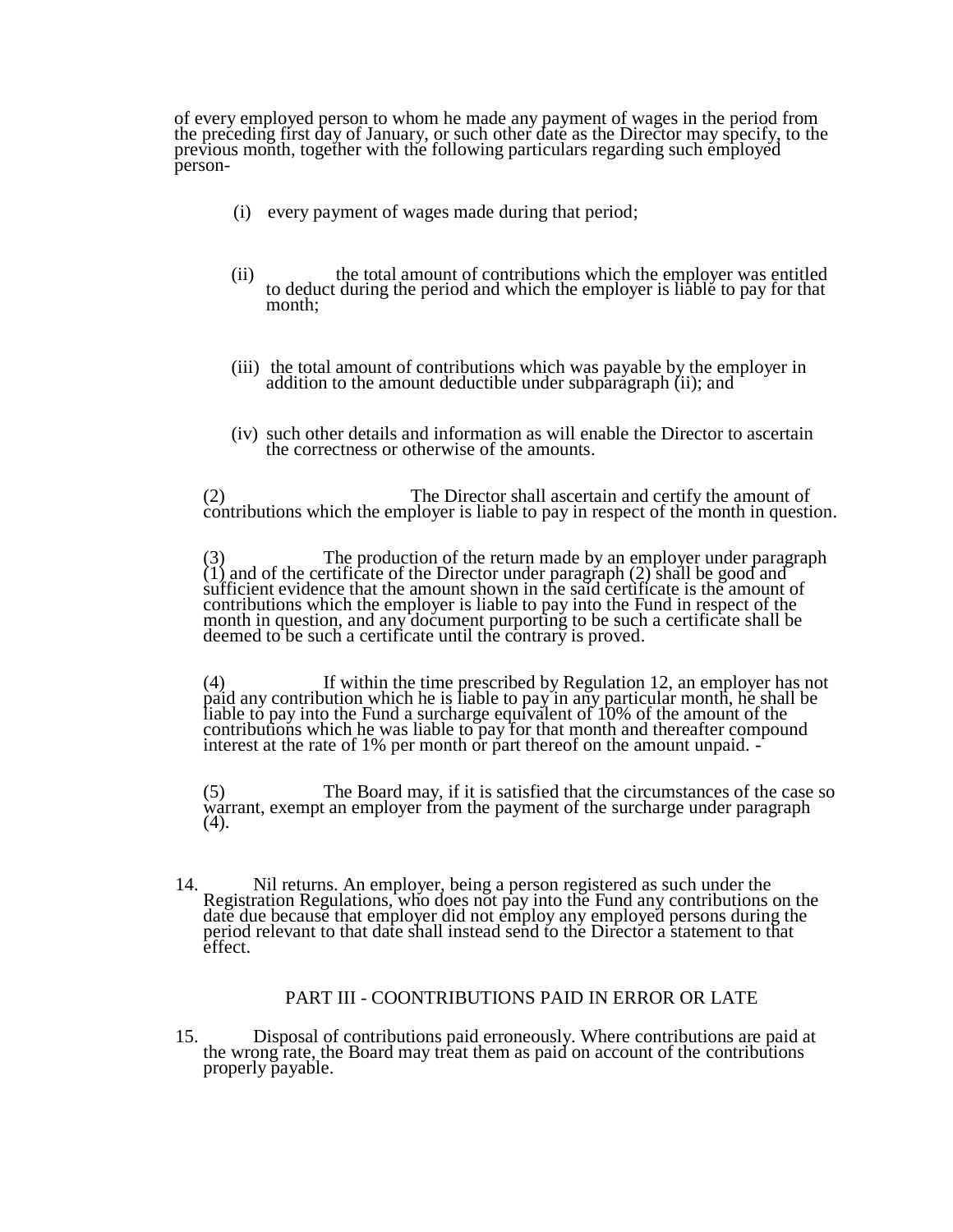16. Treatment of contributions paid late or not paid without consent connivance or negligence of employed person. Where a contribution payable by an employer on behalf of an employed person is paid after the due date or is not paid, and the delay or failure in making payment thereof is shown to the satisfaction of the Board not to have been with the consent or connivance of, or attributable to any negligence on the part of the employed person, the contribution shall, for the purpose of any right to benefit, be treated as having been paid on the due date.

### PART IV-REFUNDS

17. (1) Refund of contributions paid in error or in excess. Subject to the provisions of Regulation 15 and of this Regulation, contributions paid by an employed person or by his employer under the erroneous belief that the contributions were payable by or on behalf of that person shall be refunded by the Board to the person or to his employer, as the case may require, if the application to that effect is made in writing to the Board within the appropriate time specified in paragraph (4) of this Regulation.

(2) In calculating the amount of any payment to be made under this Regulation to an employed person or to an employer, there shall be deducted-

- (a) in the case of employer's contributions and contributions as an employed person, the amount of any contributions paid under erroneous belief as aforesaid which, under the provisions of Regulation 15, have been treated as paid on account of other contributions, and
- (b)in the' case of contributions as an insured person, the amount, if any, paid to that person and to any other person on the basis of the erroneous belief by way of benefit which would not have been paid had the contributions, in respect of which an application for their return is duly made, not been paid in the first instance.

(3) Contributions erroneously paid by an employer on behalf of any employed person and not recovered by the employer from that person may be repaid to the employer instead of to that person, but if so recovered may be repaid to that person, or, with his consent in writing, to his employer.

(4) An application for the return of any contributions paid under erroneous belief as aforesaid shall be made in such a form and in such a manner as the Board may from time to time determine, and any such application shall be made-

- (a)if the contribution was paid at the due date, within two years from the date on which that contribution was paid; or
- (b)if the contribution was paid at a later date than the due date within two years from the due date or within twelve months from the date of actual payment of the contribution, which ever period ends later.

(5) In its application to contributions payable under Part II of these Regulations, this Regulation shall have effect subject to the following provisions, namely,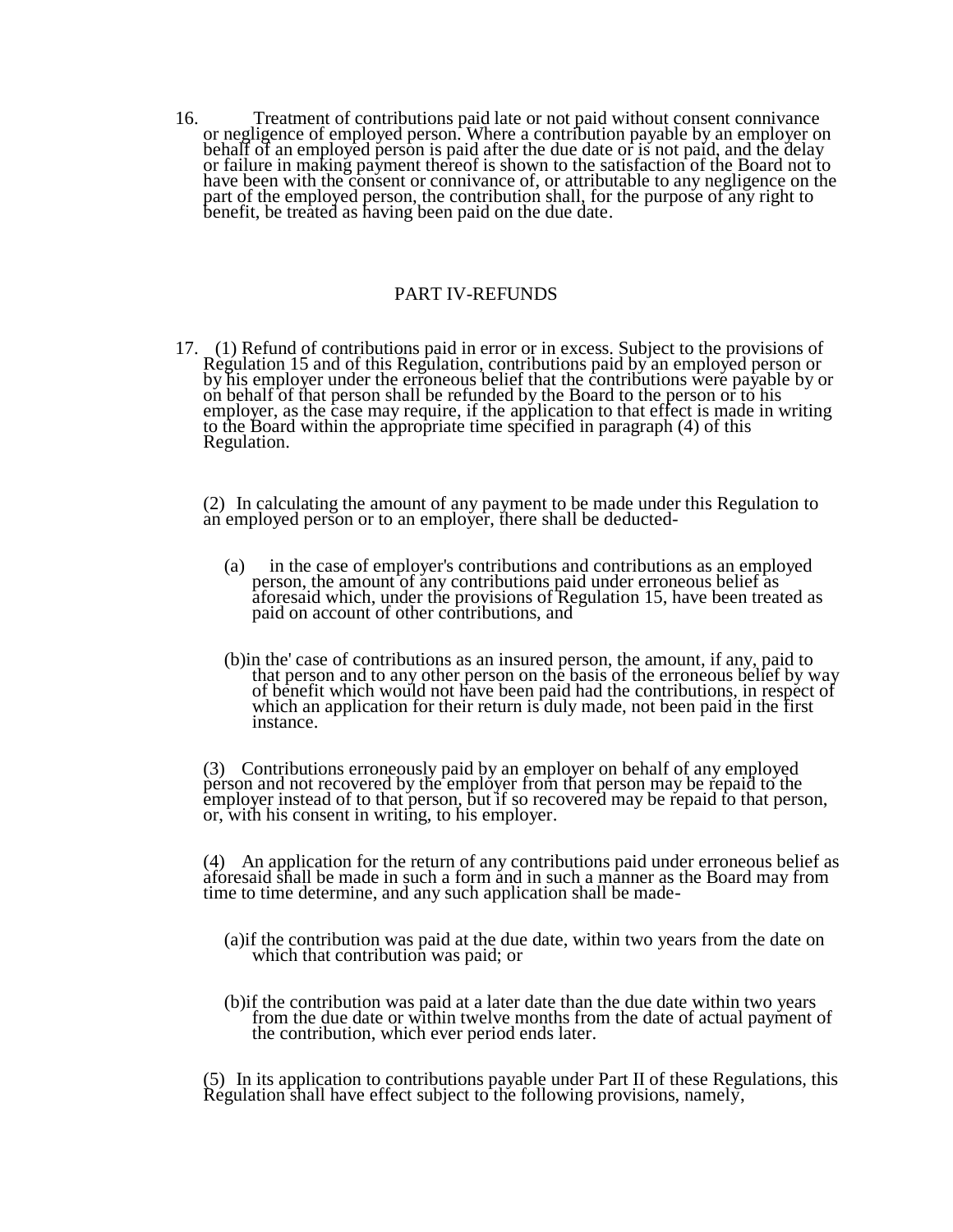- (a) the time which the application shall be made by a person desiring to apply for the return of any such contribution paid under erroneous belief as aforesaid, shall be two years from the due date or such longer time as the Board may allow if it is satisfied that that person had good cause for not applying within these two years;
- (b) the provisions of this paragraph shall apply to any part of a contribution as they apply to that contribution.

(6) Where an employed person has two or more contributions deducted from his wages for the same contribution period and the sum total of these contributions exceeds the maximum payable pursuant to the Schedule, that person is entitled, on application to the Board, to have the excess of those contributions refunded

(7) An application made pursuant to paragraph (6) shall not be entertained by the Board unless it is made within 12 months from the end of the contribution year for which the contributions were paid

18. (1) Refund of contributions to certain elderly entrants. Where an employed person attains the age of 60 years on a date not later than twenty-six contribution weeks after he becomes an insured person, then for each contribution paid on his behalf, he shall be entitled to a refund of the contribution actually paid by him in respect of any contribution week within that 26 weeks period.

(2) Where an employed person attains the age of 60 years on a date not later than forty-nine contribution weeks after he becomes an insured person, then for each contribution paid on his behalf, he shall be entitled to a refund of that element of the contribution paid by him, which represents invalidity, age and survivor's benefit.

(3) An application for a refund under this Regulation shall be made in writing addressed to the office of the Board and shall be made,

- (a) in respect of an application under paragraph (I), within three months from the date on which the employed person attained age 60; and
- (b) in respect of an application under paragraph (2), within two years from the date on which the employed person attained the age of 60 or such longer period as the Board may allow, if it is satisfied that the person had good cause for not submitting an application within the specified time.

## PART V-MISCELLANEOUS

- 19. Records. An employer shall maintain a record, in addition to a contribution document, showing in respect of each person employed by him-
	- (a) the date on which such employment commenced and the date of the termination of employment, and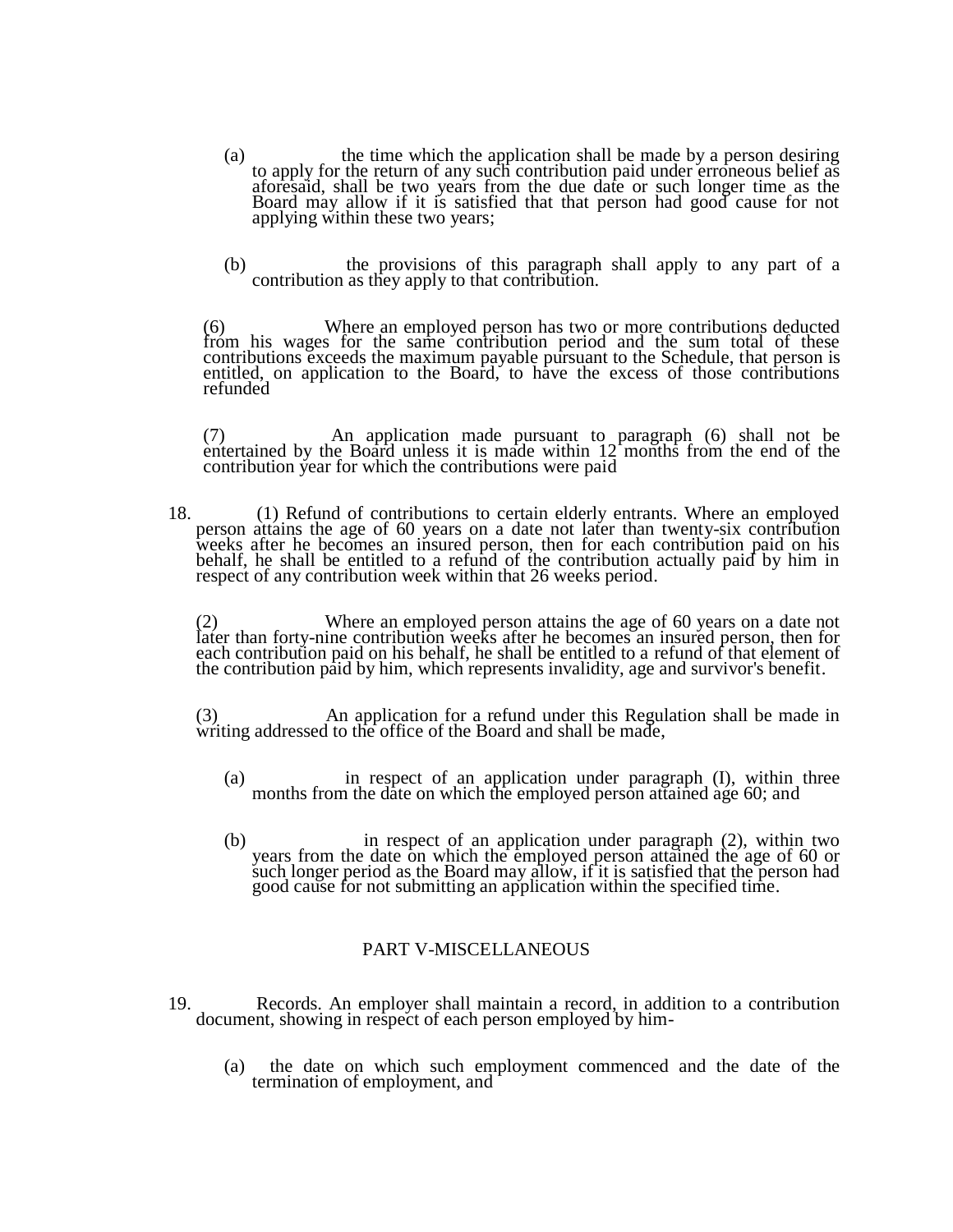- (b) the date and amount of each payment of wages.
- 20. Board to keep record of payment. The Board shall keep proper record of all payments made by employer and employee-
- 21. (1) Inspection of employer's records. An employer, when called upon at any reasonable time by an Inspector designated under section 12 of the Act or other authorized officer of the Board to supply any information, shall supply such information with respect to persons who are or have been employed by that employer as may be requested, and shall produce all wages sheets, contribution documents, and records whatsoever of the wages of such persons in respect of the weeks, months or years specified by the Director or such Inspector or other authorised officer of the Board in relation to the deduction of contributions deductible from such wages or to the payment of the employer's contributions in respect of such wages.

(2) The Director, by reference to the information obtained from inspection of the documents and records produced under paragraph  $(1)$ , may on the occasion of each inspection prepare a certificate setting out-

- (a) the amount of contributions for which the employer is liable to pay for the said weeks, months or years in accordance with the documents so produced; and
- (b) any amount of contributions which has not been paid into the Fund.

(3) The production of a certificate such as is mentioned in paragraph (2) shall be sufficient evidence in any court that the employer is liable to pay into the Fund in respect of weeks, months or years mentioned in the certificate the amount shown therein pursuant to paragraph (2) (b) and any document purporting to be such a certificate shall be deemed to be such a certificate until the contrary is proved.

- 22. Death of an employer. If an employer dies, anything which he would have been liable to do under these Regulations shall be done by his personal representative; in the event of the death of an employer who paid wages on behalf of another person, the said things shall be done by the person on whose behalf he had paid those wages.
- 23. (1) Succession to a business. This Regulation applies where there has been a change in the employer from whom an employed person receives wages in respect of his employment in any trade, business, concern or undertaking or in connection with any property, or from whom that person receives any annuity other than a pension.

(2) Where this Regulation applies, in relation to any matter arising alter a change of employer, the employer after the change shall be liable to do anything, which the employer before the change would have been liable to do under these Regulations if the change had not taken place.

(3) The employer after the change shall not he liable for the payment of any contributions which were deductible from wages paid to an employed person before the change, unless such contributions were also deductible from wages paid to the employed persons after the change took place, or of any corresponding employer's contribution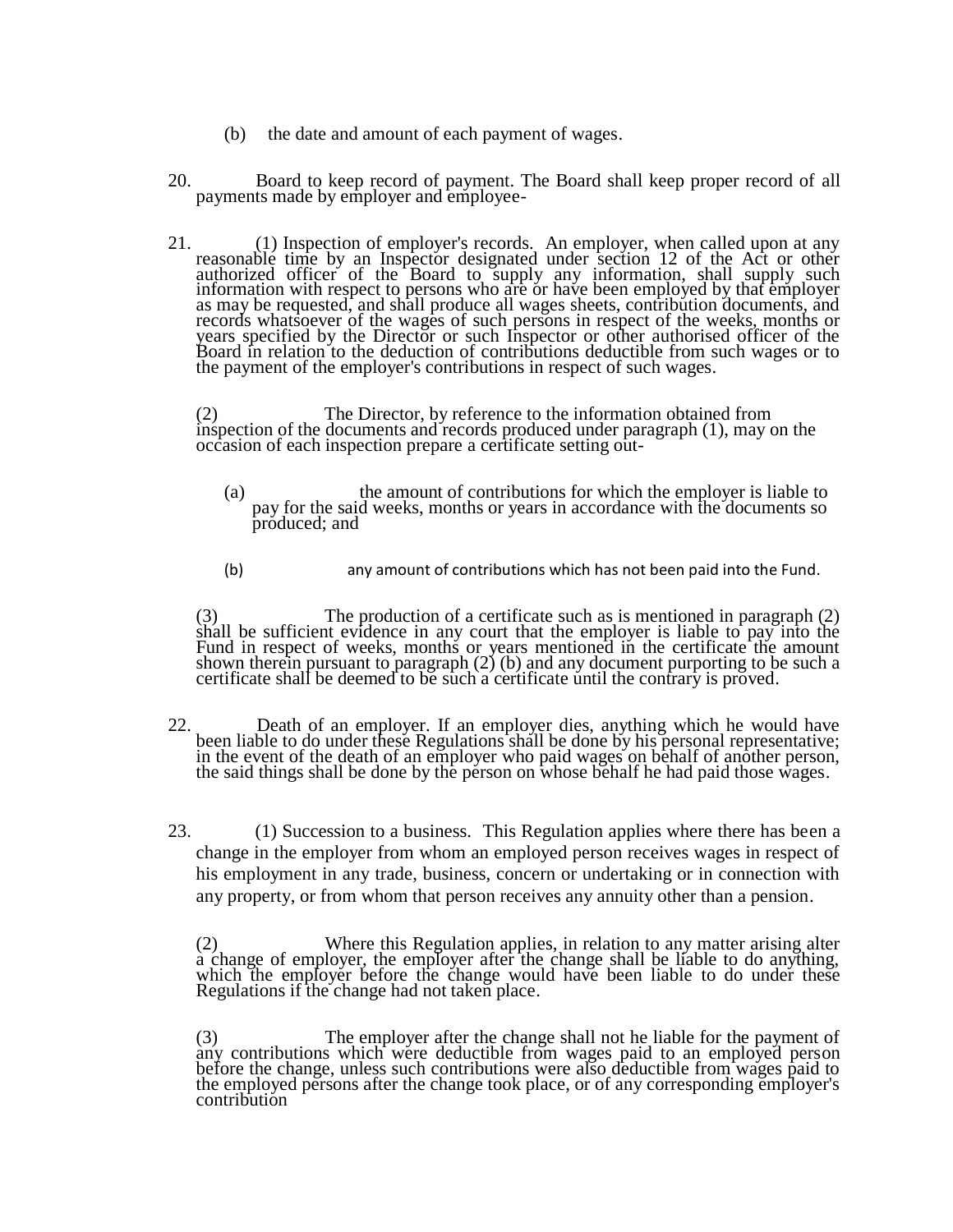#### **24. (1) Insured person works under the control of someone not his immediate employer.**

Where an insured person works under the general control and management of a person who is not his immediate employer, that person (referred to hereinafter in this Regulation as "The Principal Employer") shall be deemed to be the employer for the purposes of the Act and the immediate employer shall furnish the Principal Employer with such particulars of the insured person's wages as may be necessary to enable the Principal Employer to comply with the provisions of the Act.

> (2) Where an insured person's wages are actually paid to him by his immediate employer-

- (a) the immediate employer shall notify the Principal Employer of the wages to be paid and the immediate employer shall be notified by the Principal Employer of the amount of contributions to be deducted when such wages are paid to the insured person and the immediate employer shall deduct the amount so notified to him; and
- (b) the Principal Employer shall make a corresponding deduction on making to the immediate employer the payment out of which the said wages will be paid.
- 25. **Penalties.** If any person fails to comply with any of the provisions of these Regulations, or with any direction or requirement of the Board given or made by virtue of these Regulations, and that failure does not constitute an offence under the Act for which a penalty is therein provided, he shall be guilty of an offence and liable on summary conviction to a fine not exceeding five hundred dollars.

Made this 10th day of December 1986;

JAMES F. MITCHELL, Minister with responsible for National Insurance.

# **SCHEDULE - RATES OF CONTRIBUTIONS**

(REGULATION 4)

**PART I**

**EMPLOYED PERSON'S CONTRIBUTION [\(Click here for 2007 amendments to rates\)](http://old.nissvg.org/laws/contribute_amend2.htm)**